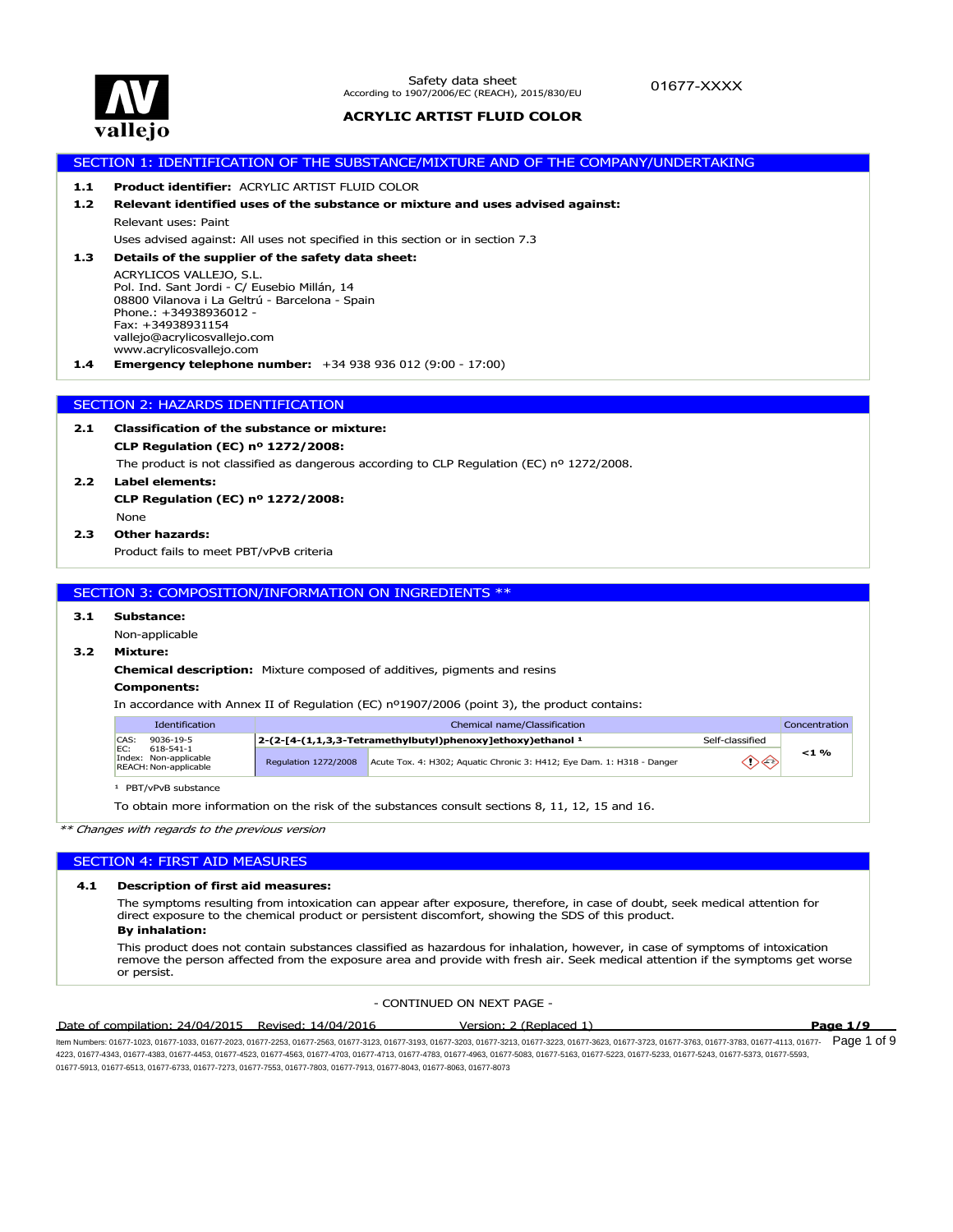

### SECTION 4: FIRST AID MEASURES (continued)

#### **By skin contact:**

In case of contact it is recommended to clean the affected area thoroughly with water and neutral soap. In case of modifications on the skin (stinging, redness, rashes, blisters,…), seek medical advice with this Safety data Sheet

#### **By eye contact:**

Rinse eyes thoroughly with water for at least 15 minutes. If the injured person uses contact lenses, these should be removed unless they are stuck to the eyes, as this could cause further damage. In all cases, after cleaning, a doctor should be consulted as quickly as possible with the SDS of the product.

### **By ingestion/aspiration:**

Do not induce vomiting, but if it does happen keep the head down to avoid aspiration. Keep the person affected at rest. Rinse out the mouth and throat, as they may have been affected during ingestion.

### **4.2 Most important symptoms and effects, both acute and delayed:**

Acute and delayed effects are indicated in sections 2 and 11.

#### **4.3 Indication of any immediate medical attention and special treatment needed:**

Non-applicable

### SECTION 5: FIREFIGHTING MEASURES

#### **5.1 Extinguishing media:**

Product is non-flammable under normal conditions of storage, manipulation and use. In the case of inflammation as a result of improper manipulation, storage or use preferably use polyvalent powder extinguishers (ABC powder), in accordance with the Regulation on fire protection systems. IT IS NOT RECOMMENDED to use tap water as an extinguishing agent.

#### **5.2 Special hazards arising from the substance or mixture:**

As a result of combustion or thermal decomposition reactive sub-products are created that can become highly toxic and, consequently, can present a serious health risk.

#### **5.3 Advice for firefighters:**

Depending on the magnitude of the fire it may be necessary to use full protective clothing and individual respiratory equipment. Minimum emergency facilities and equipment should be available (fire blankets, portable first aid kit,...) in accordance with Directive 89/654/EC.

#### **Additional provisions:**

Act in accordance with the Internal Emergency Plan and the Information Sheets on actions to take after an accident or other emergencies. Destroy any source of ignition. In case of fire, refrigerate the storage containers and tanks for products susceptible to inflammation, explosion or BLEVE as a result of high temperatures. Avoid spillage of the products used to extinguish the fire into an aqueous medium.

### SECTION 6: ACCIDENTAL RELEASE MEASURES

#### **6.1 Personal precautions, protective equipment and emergency procedures:**

Isolate leaks provided that there is no additional risk for the people performing this task. Personal protection equipment must be used against potential contact with the spilt product (See section 8). Evacuate the area and keep out those who do not have protection.

#### **6.2 Environmental precautions:**

Avoid spillage into an aqueous medium as it contains substances potentially dangerous for this. Contain the product absorbed in hermetically sealed containers. In the case of serious spillage into an aqueous medium notify the relevant authority.

#### **6.3 Methods and material for containment and cleaning up:**

#### It is recommended:

Absorb the spillage using sand or inert absorbent and move it to a safe place. Do not absorb in sawdust or other combustible absorbents. For any concern related to disposal consult section 13.

### **6.4 Reference to other sections:**

See sections 8 and 13.

### SECTION 7: HANDLING AND STORAGE

### **7.1 Precautions for safe handling:**

- CONTINUED ON NEXT PAGE -

Date of compilation: 24/04/2015 Revised: 14/04/2016 Version: 2 (Replaced 1) **Page 2/9**

ltem Numbers: 01677-1023, 01677-1033, 01677-2023, 01677-2253, 01677-2563, 01677-3123, 01677-32303, 01677-3213, 01677-3723, 01677-3723, 01677-3783, 01677-3783, 01677-4113, 01677-  ${\sf Page}$  2 of 9 4223, 01677-4343, 01677-4383, 01677-4453, 01677-4523, 01677-4563, 01677-4703, 01677-4713, 01677-4783, 01677-4963, 01677-5083, 01677-5163, 01677-5223, 01677-5233, 01677-5243, 01677-5373, 01677-5593, 01677-5913, 01677-6513, 01677-6733, 01677-7273, 01677-7553, 01677-7803, 01677-7913, 01677-8043, 01677-8063, 01677-8073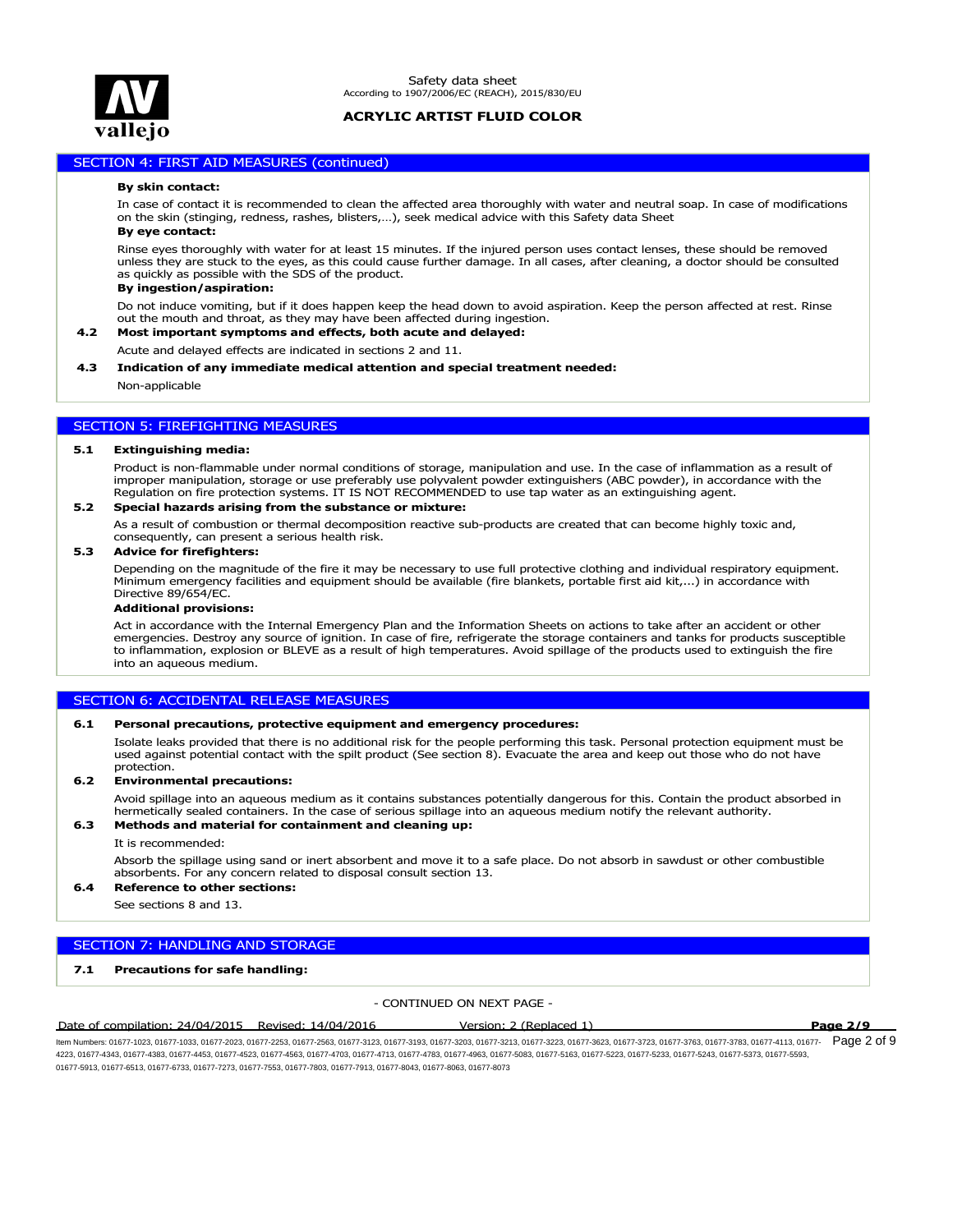

### SECTION 7: HANDLING AND STORAGE (continued)

#### A.- Precautions for safe manipulation

Comply with the current legislation concerning the prevention of industrial risks. Keep containers hermetically sealed. Control spills and residues, destroying them with safe methods (section 6). Avoid leakages from the container. Maintain order and cleanliness where dangerous products are used.

B.- Technical recommendations for the prevention of fires and explosions

Product is non-flammable under normal conditions of storage, manipulation and use. It is recommended to transfer at slow speeds to avoid the generation of electrostatic charges that can affect flammable products. Consult section 10 for information on conditions and materials that should be avoided.

- C.- Technical recommendations to prevent ergonomic and toxicological risks
	- Do not eat or drink during the process, washing hands afterwards with suitable cleaning products.

D.- Technical recommendations to prevent environmental risks

It is recommended to have absorbent material available at close proximity to the product (See subsection 6.3)

#### **7.2 Conditions for safe storage, including any incompatibilities:**

A.- Technical measures for storage

Maximum Temp.: 30 ºC Minimum Temp.: 5 °C

B.- General conditions for storage

Avoid sources of heat, radiation, static electricity and contact with food. For additional information see subsection 10.5

### **7.3 Specific end use(s):**

Except for the instructions already specified it is not necessary to provide any special recommendation regarding the uses of this product.

### SECTION 8: EXPOSURE CONTROLS/PERSONAL PROTECTION

#### **8.1 Control parameters:**

Substances whose occupational exposure limits have to be monitored in the work environment There are no occupational exposure limits for the substances contained in the product

#### **DNEL (Workers):**

Non-applicable

#### **DNEL (General population):**

Non-applicable

#### **PNEC:**

Non-applicable

### **8.2 Exposure controls:**

A.- General security and hygiene measures in the work place

As a preventative measure it is recommended to use basic Personal Protection Equipment, with the corresponding <<CE marking>> in accordance with Directive 89/686/EC. For more information on Personal Protection Equipment (storage, use, cleaning, maintenance, class of protection,…) consult the information leaflet provided by the manufacturer. For more information see subsection 7.1.

All information contained herein is a recommendation which needs some specification from the labour risk prevention services as it is not known whether the company has additional measures at its disposal.

B.- Respiratory protection

The use of protection equipment will be necessary if a mist forms or if the occupational exposure limits are exceeded.

C.- Specific protection for the hands

| Pictogram                                    | PPE.                                     | Labelling | <b>CEN Standard</b> | Remarks                                                                                                                                                                                                                   |
|----------------------------------------------|------------------------------------------|-----------|---------------------|---------------------------------------------------------------------------------------------------------------------------------------------------------------------------------------------------------------------------|
| $\mathbf{w}$<br>Mandatory hand<br>protection | Protective gloves against<br>minor risks | CAT.      |                     | Replace gloves in case of any sign of damage. For<br>prolonged periods of exposure to the product for<br>professional users/industrials, we recommend using<br>CE III gloves in line with standards EN 420 and EN<br>374. |

### - CONTINUED ON NEXT PAGE -

### Date of compilation: 24/04/2015 Revised: 14/04/2016 Version: 2 (Replaced 1) **Page 3/9**

ltem Numbers: 01677-1023, 01677-1033, 01677-2023, 01677-2253, 01677-2563, 01677-3123, 01677-32303, 01677-3213, 01677-3723, 01677-3723, 01677-3783, 01677-3783, 01677-4113, 01677-  ${\sf Page}~3~{\sf of}~9$ 4223, 01677-4343, 01677-4383, 01677-4453, 01677-4523, 01677-4563, 01677-4703, 01677-4713, 01677-4783, 01677-4963, 01677-5083, 01677-5163, 01677-5223, 01677-5233, 01677-5243, 01677-5373, 01677-5593, 01677-5913, 01677-6513, 01677-6733, 01677-7273, 01677-7553, 01677-7803, 01677-7913, 01677-8043, 01677-8063, 01677-8073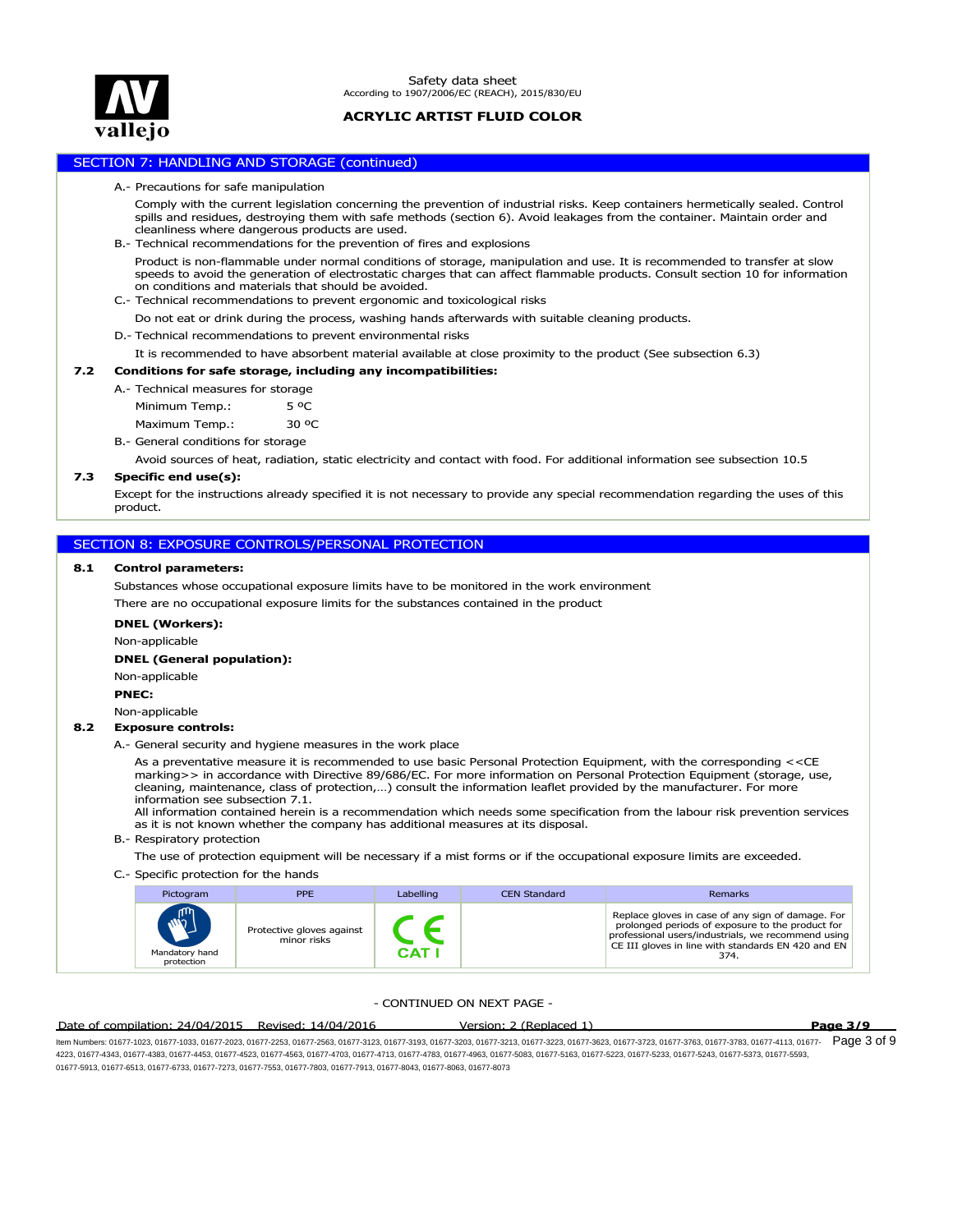

#### $\sqrt{P^2 + P^2}$ Safety data sheet According to 1907/2006/EC (REACH), 2015/830/EU

### **ACRYLIC ARTIST FLUID COLOR**

### SECTION 8: EXPOSURE CONTROLS/PERSONAL PROTECTION (continued)

As the product is a mixture of several substances, the resistance of the glove material can not be calculated in advance with total reliability and has therefore to be checked prior to the application

### D.- Ocular and facial protection



| Lincrychty measure | Juanuarus.                     | <b>LINCRYCING</b> INCOSULT | Juan ida da                   |
|--------------------|--------------------------------|----------------------------|-------------------------------|
| 衞                  | ANSI Z358-1<br>ISO 3864-1:2002 | $\mathbf{Q}$<br>W          | DIN 12 899<br>ISO 3864-1:2002 |
| Emergency shower   |                                | Evewash stations           |                               |

#### **Environmental exposure controls:**

In accordance with the community legislation for the protection of the environment it is recommended to avoid environmental spillage of both the product and its container. For additional information see subsection 7.1.D

## **Volatile organic compounds:**

With regard to Directive 2010/75/EU, this product has the following characteristics:

| $V.O.C.$ (Supply):                 | 0,03 % weight                    |
|------------------------------------|----------------------------------|
| V.O.C. density at 20 $^{\circ}$ C: | $0.42 \text{ kg/m}^3$ (0.42 g/L) |
| Average carbon number:             | 6.54                             |
| Average molecular weight:          | 123,29 g/mol                     |

### SECTION 9: PHYSICAL AND CHEMICAL PROPERTIES

### **9.1 Information on basic physical and chemical properties:**

For complete information see the product datasheet.

| <b>Appearance:</b>                                                                                 |                   |
|----------------------------------------------------------------------------------------------------|-------------------|
| Physical state at 20 °C:                                                                           | Liguid            |
| Appearance:                                                                                        | Characteristic    |
| Colour:                                                                                            | Characteristic    |
| Odour:                                                                                             | Characteristic    |
| Odour threshold:                                                                                   | Non-applicable *  |
| <b>Volatility:</b>                                                                                 |                   |
| Boiling point at atmospheric pressure:                                                             | $108 \text{°C}$   |
| Vapour pressure at 20 °C:                                                                          | 2277 Pa           |
| Vapour pressure at 50 °C:                                                                          | 11976 Pa (12 kPa) |
| *Not relevant due to the nature of the product, not providing information property of its hazards. |                   |

#### - CONTINUED ON NEXT PAGE -

#### Date of compilation: 24/04/2015 Revised: 14/04/2016 Version: 2 (Replaced 1) **Page 4/9**

ltem Numbers: 01677-1023, 01677-1033, 01677-2023, 01677-2253, 01677-2563, 01677-3123, 01677-32303, 01677-3213, 01677-3723, 01677-3723, 01677-3783, 01677-3783, 01677-4113, 01677-  ${\sf Page}$  4 of 9 4223, 01677-4343, 01677-4383, 01677-4453, 01677-4523, 01677-4563, 01677-4703, 01677-4713, 01677-4783, 01677-4963, 01677-5083, 01677-5163, 01677-5223, 01677-5233, 01677-5243, 01677-5373, 01677-5593, 01677-5913, 01677-6513, 01677-6733, 01677-7273, 01677-7553, 01677-7803, 01677-7913, 01677-8043, 01677-8063, 01677-8073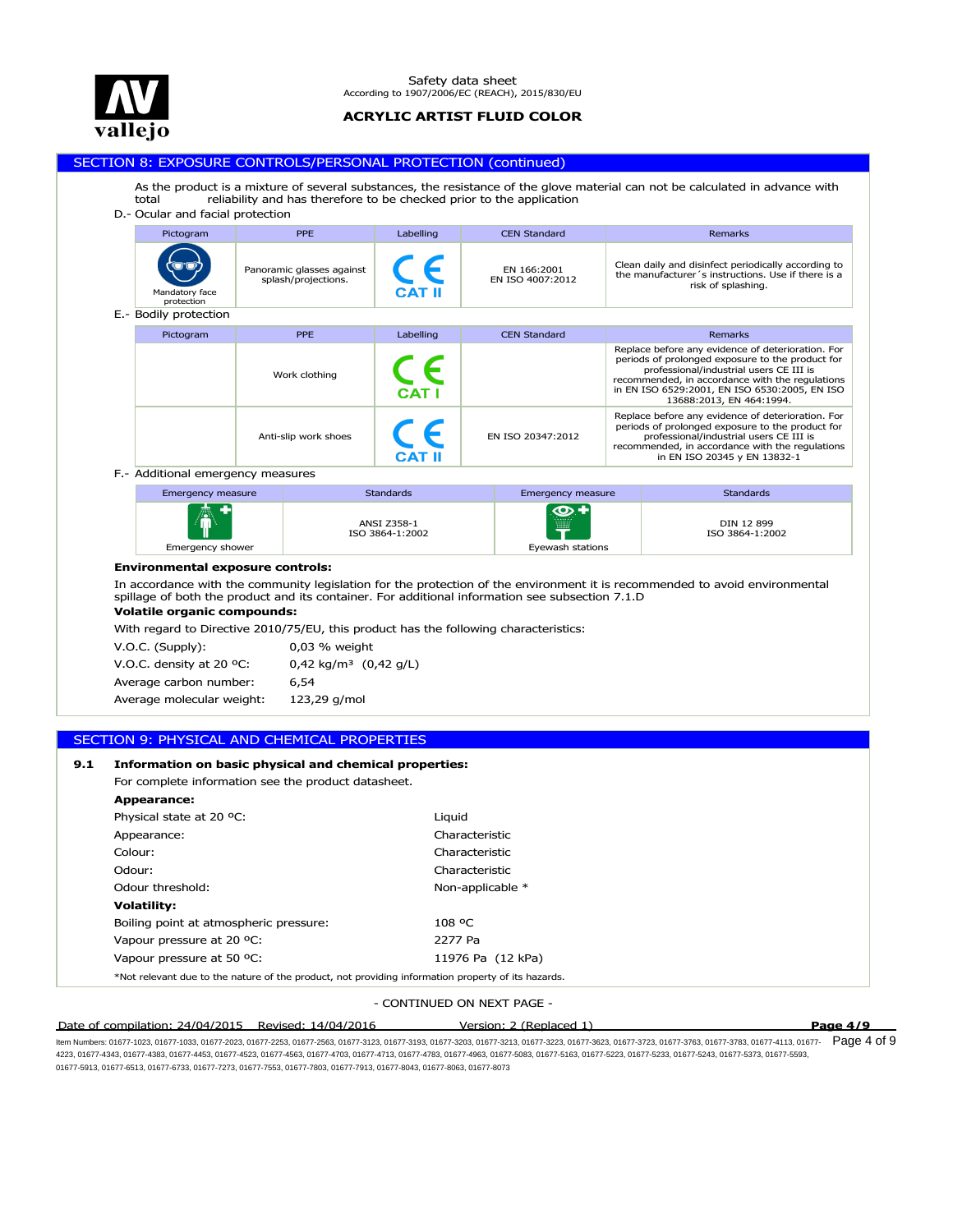

|     | SECTION 9: PHYSICAL AND CHEMICAL PROPERTIES (continued)                                            |                        |
|-----|----------------------------------------------------------------------------------------------------|------------------------|
|     | Evaporation rate at 20 °C:                                                                         | Non-applicable *       |
|     | <b>Product description:</b>                                                                        |                        |
|     | Density at 20 °C:                                                                                  | 1344 kg/m <sup>3</sup> |
|     | Relative density at 20 °C:                                                                         | 1,344                  |
|     | Dynamic viscosity at 20 °C:                                                                        | 1000 - 2000 cP         |
|     | Kinematic viscosity at 20 °C:                                                                      | Non-applicable *       |
|     | Kinematic viscosity at 40 °C:                                                                      | Non-applicable *       |
|     | Concentration:                                                                                     | Non-applicable *       |
|     | pH:                                                                                                | $7,5 - 9,5$            |
|     | Vapour density at 20 °C:                                                                           | Non-applicable *       |
|     | Partition coefficient n-octanol/water 20 °C:                                                       | Non-applicable *       |
|     | Solubility in water at 20 °C:                                                                      | Non-applicable *       |
|     | Solubility properties:                                                                             | Non-applicable *       |
|     | Decomposition temperature:                                                                         | Non-applicable *       |
|     | Melting point/freezing point:                                                                      | Non-applicable *       |
|     | Explosive properties:                                                                              | Non-applicable *       |
|     | Oxidising properties:                                                                              | Non-applicable *       |
|     | <b>Flammability:</b>                                                                               |                        |
|     | Flash Point:                                                                                       | Non Flammable (>60 °C) |
|     | Flammability (solid, gas):                                                                         | Non-applicable *       |
|     | Autoignition temperature:                                                                          | 379 °C                 |
|     | Lower flammability limit:                                                                          | Non-applicable *       |
|     | Upper flammability limit:                                                                          | Non-applicable *       |
|     | <b>Explosive:</b>                                                                                  |                        |
|     | Lower explosive limit:                                                                             | Non-applicable *       |
|     | Upper explosive limit:                                                                             | Non-applicable *       |
| 9.2 | <b>Other information:</b>                                                                          |                        |
|     | Surface tension at 20 °C:                                                                          | Non-applicable *       |
|     | Refraction index:                                                                                  | Non-applicable *       |
|     | *Not relevant due to the nature of the product, not providing information property of its hazards. |                        |

|  | <b>SECTION 10: STABILITY AND REACTIVITY</b> |  |
|--|---------------------------------------------|--|
|  |                                             |  |
|  |                                             |  |

### **10.1 Reactivity:**

No hazardous reactions are expected because the product is stable under recommended storage conditions. See section 7.

|      | 10.2 Chemical stability:                                                                                              |                  |                         |                       |               |  |  |  |  |
|------|-----------------------------------------------------------------------------------------------------------------------|------------------|-------------------------|-----------------------|---------------|--|--|--|--|
|      | Chemically stable under the conditions of storage, handling and use.                                                  |                  |                         |                       |               |  |  |  |  |
|      | 10.3 Possibility of hazardous reactions:                                                                              |                  |                         |                       |               |  |  |  |  |
|      | Under the specified conditions, hazardous reactions that lead to excessive temperatures or pressure are not expected. |                  |                         |                       |               |  |  |  |  |
|      | 10.4 Conditions to avoid:                                                                                             |                  |                         |                       |               |  |  |  |  |
|      | Applicable for handling and storage at room temperature:                                                              |                  |                         |                       |               |  |  |  |  |
|      | Shock and friction                                                                                                    | Contact with air | Increase in temperature | Sunlight              | Humidity      |  |  |  |  |
|      | Not applicable<br>Not applicable<br>Not applicable<br>Not applicable<br>Not applicable                                |                  |                         |                       |               |  |  |  |  |
| 10.5 | Incompatible materials:                                                                                               |                  |                         |                       |               |  |  |  |  |
|      | <b>Acids</b>                                                                                                          | Water            | Combustive materials    | Combustible materials | <b>Others</b> |  |  |  |  |

### - CONTINUED ON NEXT PAGE -

Date of compilation: 24/04/2015 Revised: 14/04/2016 Version: 2 (Replaced 1) **Page 5/9**

ltem Numbers: 01677-1023, 01677-1033, 01677-2023, 01677-2253, 01677-2563, 01677-3123, 01677-3233, 01677-3213, 01677-3723, 01677-3723, 01677-3783, 01677-3783, 01677-4113, 01677-  ${\sf Page}\,5$  of  $9$ 4223, 01677-4343, 01677-4383, 01677-4453, 01677-4523, 01677-4563, 01677-4703, 01677-4713, 01677-4783, 01677-4963, 01677-5083, 01677-5163, 01677-5223, 01677-5233, 01677-5243, 01677-5373, 01677-5593, 01677-5913, 01677-6513, 01677-6733, 01677-7273, 01677-7553, 01677-7803, 01677-7913, 01677-8043, 01677-8063, 01677-8073

Avoid strong acids Not applicable Not applicable Not applicable Not applicable Not applicable Not applicable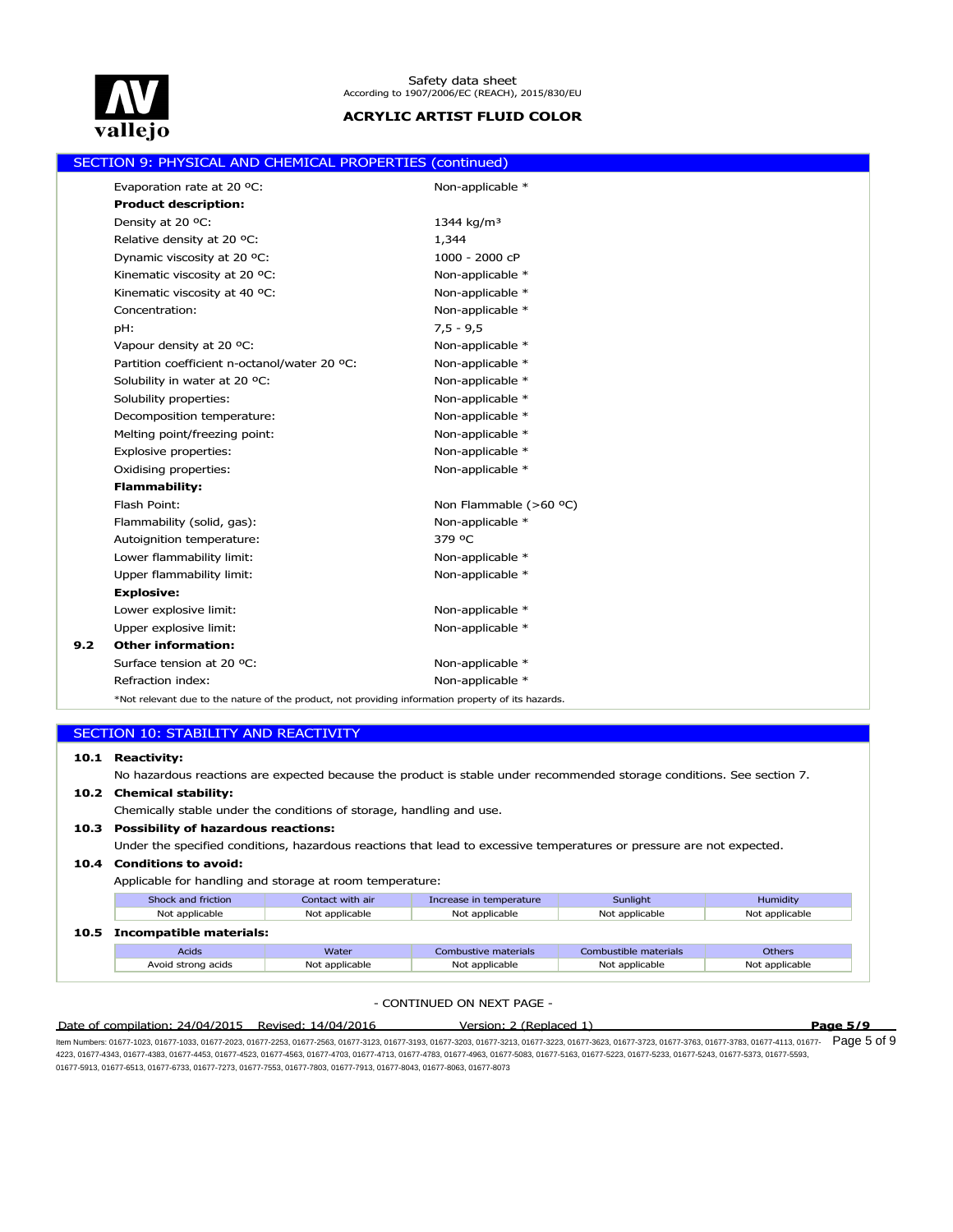

### SECTION 10: STABILITY AND REACTIVITY (continued)

#### **10.6 Hazardous decomposition products:**

See subsection 10.3, 10.4 and 10.5 to find out the specific decomposition products. Depending on the decomposition conditions, complex mixtures of chemical substances can be released: carbon dioxide (CO2), carbon monoxide and other organic compounds.

### SECTION 11: TOXICOLOGICAL INFORMATION

#### **11.1 Information on toxicological effects:**

The experimental information related to the toxicological properties of the product itself is not available

#### **Dangerous health implications:**

In case of exposure that is repetitive, prolonged or at concentrations higher than recommended by the occupational exposure limits, it may result in adverse effects on health depending on the means of exposure:

A.- Ingestion (acute effect):

- Acute toxicity : Based on available data, the classification criteria are not met, however, it contains substances classified as dangerous for consumption. For more information see section 3.
- Corrosivity/Irritability: Based on available data, the classification criteria are not met, as it does not contain substances classified as dangerous for this effect. For more information see section 3.
- B- Inhalation (acute effect):
	- Acute toxicity : Based on available data, the classification criteria are not met, as it does not contain substances classified as dangerous for inhalation. For more information see section 3.

- Corrosivity/Irritability: Based on available data, the classification criteria are not met, as it does not contain substances classified as dangerous for this effect. For more information see section 3.

C- Contact with the skin and the eyes (acute effect):

- Contact with the skin: Based on available data, the classification criteria are not met, as it does not contain substances classified as dangerous for skin contact. For more information see section 3.

- Contact with the eyes: Based on available data, the classification criteria are not met, however it does contain substances classified as dangerous for this effect. For more information see section 3.

D- CMR effects (carcinogenicity, mutagenicity and toxicity to reproduction):

- Carcinogenicity: Based on available data, the classification criteria are not met, as it does not contain substances classified as dangerous for the effects mentioned. For more information see section 3.

- Mutagenicity: Based on available data, the classification criteria are not met, as it does not contain substances classified as dangerous for this effect. For more information see section 3.

Reproductive toxicity: Based on available data, the classification criteria are not met, as it does not contain substances classified as dangerous for this effect. For more information see section 3.

- E- Sensitizing effects:
	- Respiratory: Based on available data, the classification criteria are not met, as it does not contain substances classified as dangerous with sensitising effects. For more information see section 3.

- Cutaneous: Based on available data, the classification criteria are not met, as it does not contain substances classified as dangerous for this effect. For more information see section 3.

F- Specific target organ toxicity (STOT) - single exposure:

Based on available data, the classification criteria are not met, as it does not contain substances classified as dangerous for this effect. For more information see section 3.

- G- Specific target organ toxicity (STOT)-repeated exposure:
	- Specific target organ toxicity (STOT)-repeated exposure: Based on available data, the classification criteria are not met, as it does not contain substances classified as dangerous for this effect. For more information see section 3.
	- Skin: Based on available data, the classification criteria are not met, as it does not contain substances classified as dangerous for this effect. For more information see section 3.
- H- Aspiration hazard:

Based on available data, the classification criteria are not met, as it does not contain substances classified as dangerous for this effect. For more information see section 3.

### **Other information:**

Non-applicable

**Specific toxicology information on the substances:**

- CONTINUED ON NEXT PAGE -

Date of compilation: 24/04/2015 Revised: 14/04/2016 Version: 2 (Replaced 1) **Page 6/9**

ltem Numbers: 01677-1023, 01677-1033, 01677-2023, 01677-2253, 01677-2563, 01677-3123, 01677-32303, 01677-3213, 01677-3723, 01677-3723, 01677-3783, 01677-3783, 01677-4113, 01677-  ${\sf Page}$  6 of 9 4223, 01677-4343, 01677-4383, 01677-4453, 01677-4523, 01677-4563, 01677-4703, 01677-4713, 01677-4783, 01677-4963, 01677-5083, 01677-5163, 01677-5223, 01677-5233, 01677-5243, 01677-5373, 01677-5593, 01677-5913, 01677-6513, 01677-6733, 01677-7273, 01677-7553, 01677-7803, 01677-7913, 01677-8043, 01677-8063, 01677-8073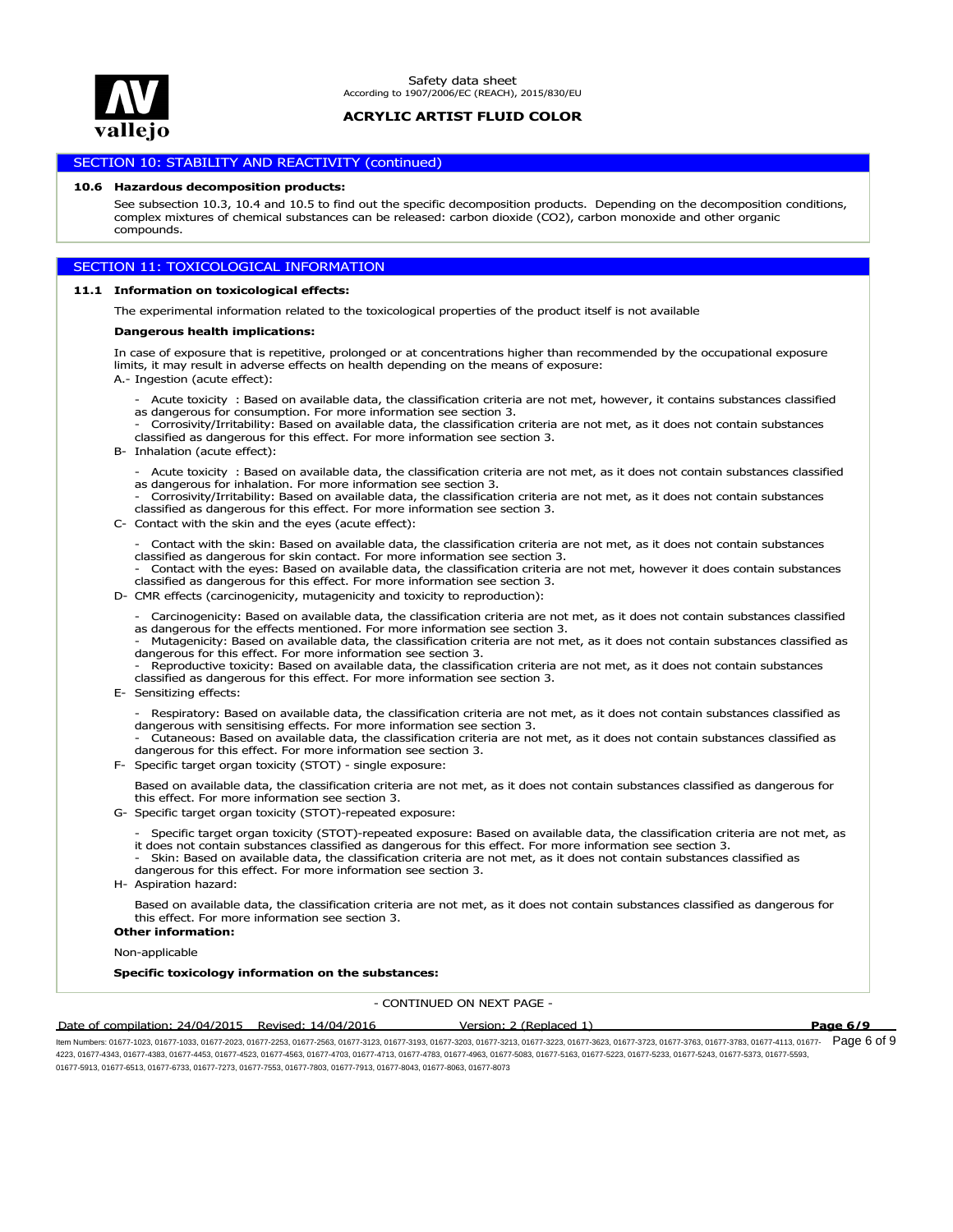

## SECTION 11: TOXICOLOGICAL INFORMATION (continued)

Not available

### SECTION 12: ECOLOGICAL INFORMATION \*\*

The experimental information related to the eco-toxicological properties of the product itself is not available

### **12.1 Toxicity:**

| <b>Identification</b>                                    | Acute toxicity |                        | <b>Species</b> | Genus      |
|----------------------------------------------------------|----------------|------------------------|----------------|------------|
| 2-(2-[4-(1,1,3,3-Tetramethylbutyl)phenoxy]ethoxy)ethanol | <b>LC50</b>    | $10 - 100$ mg/L (96 h) |                | Fish       |
| CAS: 9036-19-5                                           | <b>EC50</b>    | $10 - 100$ mg/L        |                | Crustacean |
| EC: 618-541-1                                            | <b>EC50</b>    | $10 - 100$ mg/L        |                | Algae      |

### **12.2 Persistence and degradability:**

| <b>Identification</b>                                    | Degradability    |                | Biodegradability |                    |
|----------------------------------------------------------|------------------|----------------|------------------|--------------------|
| 2-(2-[4-(1,1,3,3-Tetramethylbutyl)phenoxy]ethoxy)ethanol | BOD <sub>5</sub> | Non-applicable | Concentration    | $100 \text{ mg/L}$ |
| CAS: 9036-19-5                                           | <b>COD</b>       | Non-applicable | Period           | 28 days            |
| EC: 618-541-1                                            | BOD5/COD         | Non-applicable | % Biodegradable  | 22 %               |
|                                                          |                  |                |                  |                    |

### **12.3 Bioaccumulative potential:**

Not available

- **12.4 Mobility in soil:**
	- Not available

### Product fails to meet PBT/vPvB criteria **12.5 Results of PBT and vPvB assessment:**

**12.6 Other adverse effects:**

### Not described

*\*\* Changes with regards to the previous version*

### SECTION 13: DISPOSAL CONSIDERATIONS

### **13.1 Waste treatment methods:**

| Code     | <b>Description</b>                                             | Waste class (Regulation (EU) No<br>1357/2014) |
|----------|----------------------------------------------------------------|-----------------------------------------------|
| 08 01 12 | Waste paint and varnish other than those mentioned in 08 01 11 | Non dangerous                                 |

### **Type of waste (Regulation (EU) No 1357/2014):**

Non-applicable

#### **Waste management (disposal and evaluation):**

Consult the authorized waste service manager on the assessment and disposal operations in accordance with Annex 1 and Annex 2 (Directive 2008/98/EC). As under 15 01 (2014/955/EC) of the code and in case the container has been in direct contact with the product, it will be processed the same way as the actual product. Otherwise, it will be processed as non-dangerous residue. We do not recommended disposal down the drain. See paragraph 6.2.

#### **Regulations related to waste management:**

In accordance with Annex II of Regulation (EC) nº1907/2006 (REACH) the community or state provisions related to waste management are stated

Community legislation: Directive 2008/98/EC, 2014/955/EU, Regulation (EU) No 1357/2014

### SECTION 14: TRANSPORT INFORMATION

This product is not regulated for transport (ADR/RID,IMDG,IATA)

### SECTION 15: REGULATORY INFORMATION

### - CONTINUED ON NEXT PAGE -

Date of compilation: 24/04/2015 Revised: 14/04/2016 Version: 2 (Replaced 1) **Page 7/9**

ltem Numbers: 01677-1023, 01677-1033, 01677-2023, 01677-2253, 01677-2563, 01677-3123, 01677-3233, 01677-3213, 01677-3723, 01677-3723, 01677-3783, 01677-3783, 01677-4113, 01677-  ${\sf Page~7~of~9}$ 4223, 01677-4343, 01677-4383, 01677-4453, 01677-4523, 01677-4563, 01677-4703, 01677-4713, 01677-4783, 01677-4963, 01677-5083, 01677-5163, 01677-5223, 01677-5233, 01677-5243, 01677-5373, 01677-5593, 01677-5913, 01677-6513, 01677-6733, 01677-7273, 01677-7553, 01677-7803, 01677-7913, 01677-8043, 01677-8063, 01677-8073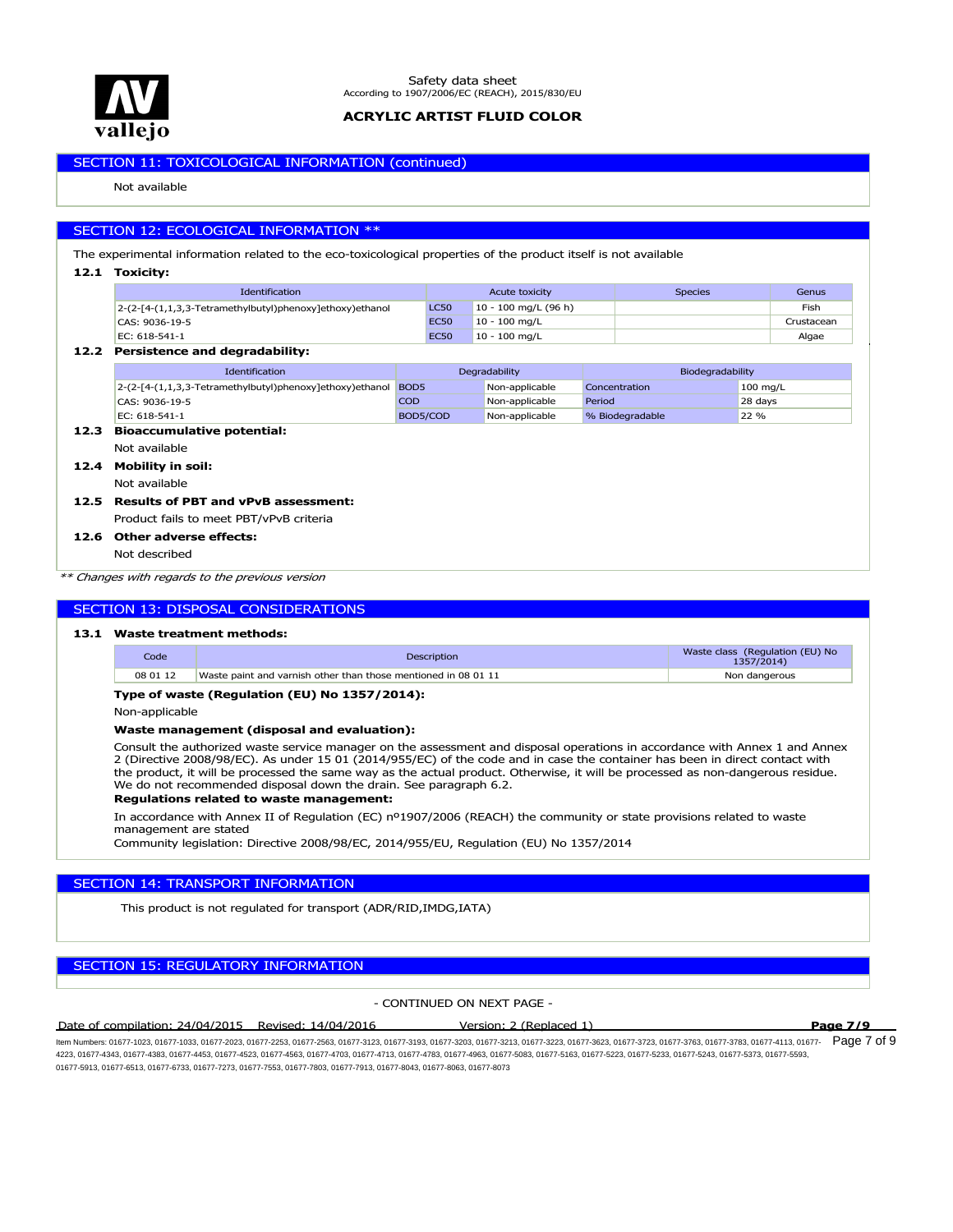

### SECTION 15: REGULATORY INFORMATION (continued)

#### **15.1 Safety, health and environmental regulations/legislation specific for the substance or mixture:**

Regulation (EC) No 528/2012: contains a preservative to protect the initial properties of the treated article. Contains 1,3-bis (hydroxymethyl)-5,5-dimethylimidazolidine-2,4-dione.

Candidate substances for authorisation under the Regulation (EC) 1907/2006 (REACH): 2-(2-[4-(1,1,3,3-Tetramethylbutyl) phenoxy]ethoxy)ethanol

Substances included in Annex XIV of REACH ("Authorisation List") and sunset date: Non-applicable

Regulation (EC) 1005/2009, about substances that deplete the ozone layer: Non-applicable

Article 95, REGULATION (EU) No 528/2012: Non-applicable

REGULATION (EU) No 649/2012, in relation to the import and export of hazardous chemical products: Non-applicable

**Limitations to commercialisation and the use of certain dangerous substances and mixtures (Annex XVII REACH, etc ….):**

Non-applicable

#### **Specific provisions in terms of protecting people or the environment:**

It is recommended to use the information included in this safety data sheet as data used in a risk evaluation of the local circumstances in order to establish the necessary risk prevention measures for the manipulation, use, storage and disposal of this product.

#### **Other legislation:**

The product could be affected by sectorial legislation

#### **15.2 Chemical safety assessment:**

The supplier has not carried out evaluation of chemical safety.

### SECTION 16: OTHER INFORMATION

#### **Legislation related to safety data sheets:**

This safety data sheet has been designed in accordance with ANNEX II-Guide to the compilation of safety data sheets of Regulation (EC) Nº 1907/2006 (Regulation (EC) Nº 2015/830)

**Modifications related to the previous Safety Data Sheet which concerns the ways of managing risks.:**

#### COMPOSITION/INFORMATION ON INGREDIENTS (SECTION 3, SECTION 12):

New declared substances

2-(2-[4-(1,1,3,3-Tetramethylbutyl)phenoxy]ethoxy)ethanol (9036-19-5)

#### **Texts of the legislative phrases mentioned in section 3:**

The phrases indicated do not refer to the product itself; they are present merely for informative purposes and refer to the individual components which appear in section 3

#### **CLP Regulation (EC) nº 1272/2008:**

Acute Tox. 4: H302 - Harmful if swallowed

Aquatic Chronic 3: H412 - Harmful to aquatic life with long lasting effects

Eye Dam. 1: H318 - Causes serious eye damage

**Classification procedure:**

Non-applicable

#### **Advice related to training:**

Minimal training is recommended to prevent industrial risks for staff using this product, in order to facilitate their comprehension and interpretation of this safety data sheet, as well as the label on the product.

**Principal bibliographical sources:**

**Abbreviations and acronyms:** http://echa.europa.eu http://eur-lex.europa.eu

- CONTINUED ON NEXT PAGE -

Date of compilation: 24/04/2015 Revised: 14/04/2016 Version: 2 (Replaced 1) **Page 8/9**

ltem Numbers: 01677-1023, 01677-1033, 01677-2023, 01677-2253, 01677-2563, 01677-3123, 01677-32303, 01677-3213, 01677-3723, 01677-3723, 01677-3783, 01677-3783, 01677-4113, 01677-  ${\sf Page}~8~{\rm of}~9$ 4223, 01677-4343, 01677-4383, 01677-4453, 01677-4523, 01677-4563, 01677-4703, 01677-4713, 01677-4783, 01677-4963, 01677-5083, 01677-5163, 01677-5223, 01677-5233, 01677-5243, 01677-5373, 01677-5593, 01677-5913, 01677-6513, 01677-6733, 01677-7273, 01677-7553, 01677-7803, 01677-7913, 01677-8043, 01677-8063, 01677-8073